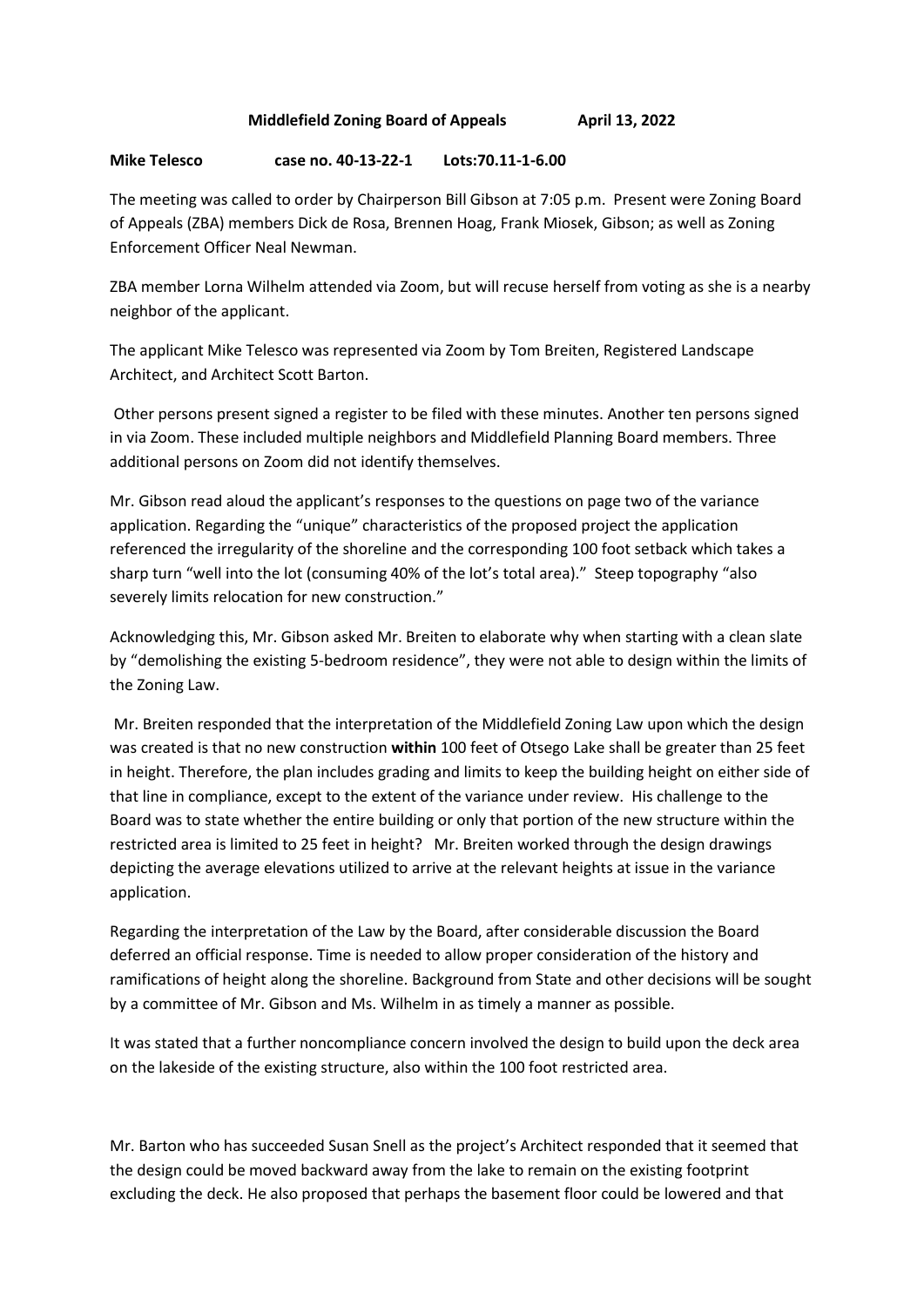perhaps the roof pitch could be reduced to bring the building into compliance. He clarified that he expressed these potential modifications without fully knowing the environmental concerns.

The Board suggested the builders and architects do a redesign and resubmit the work to the Planning Board. The applicant's representatives agreed to present revisions to the Planning Board on May 5. 2022.

The Zoning Board will be represented and will research the height compliance question ahead of that date.

The meeting was adjourned at 8:36 p.m. with no official determinations made.